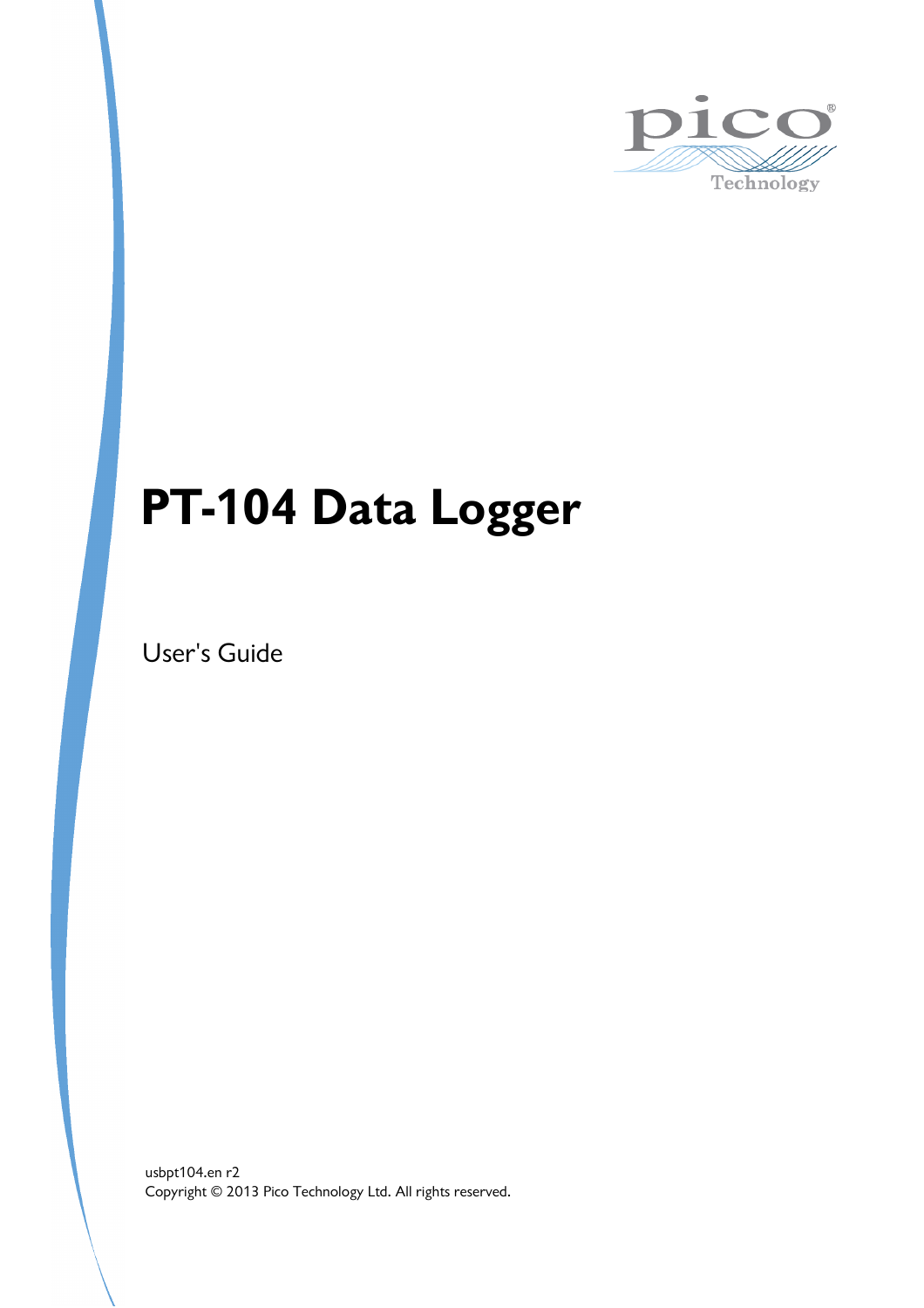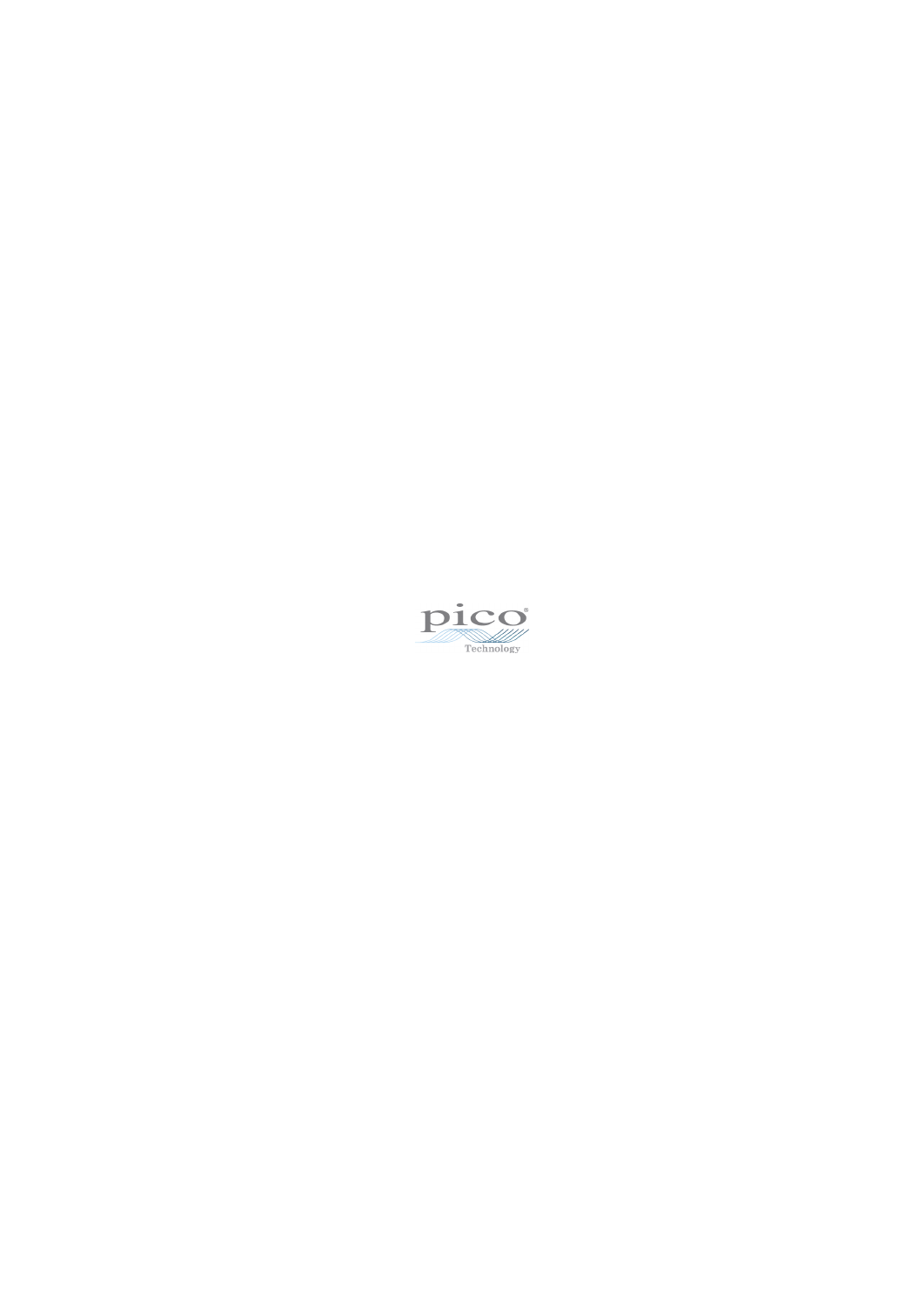# Contents

| 1 Overview          |                                                                                                                |  |
|---------------------|----------------------------------------------------------------------------------------------------------------|--|
| 2 Safety warnings   |                                                                                                                |  |
| 3 Legal information |                                                                                                                |  |
|                     |                                                                                                                |  |
| 1 Pack contents     |                                                                                                                |  |
| 2 Specifications    |                                                                                                                |  |
|                     | 3 Installing the driver manufacture and continuum contract to the driver manufacture of the driver manufacture |  |
|                     |                                                                                                                |  |
|                     |                                                                                                                |  |
|                     |                                                                                                                |  |
| 7 Setting up        |                                                                                                                |  |
| 8 The back panel    |                                                                                                                |  |
|                     |                                                                                                                |  |
|                     |                                                                                                                |  |
| Index               |                                                                                                                |  |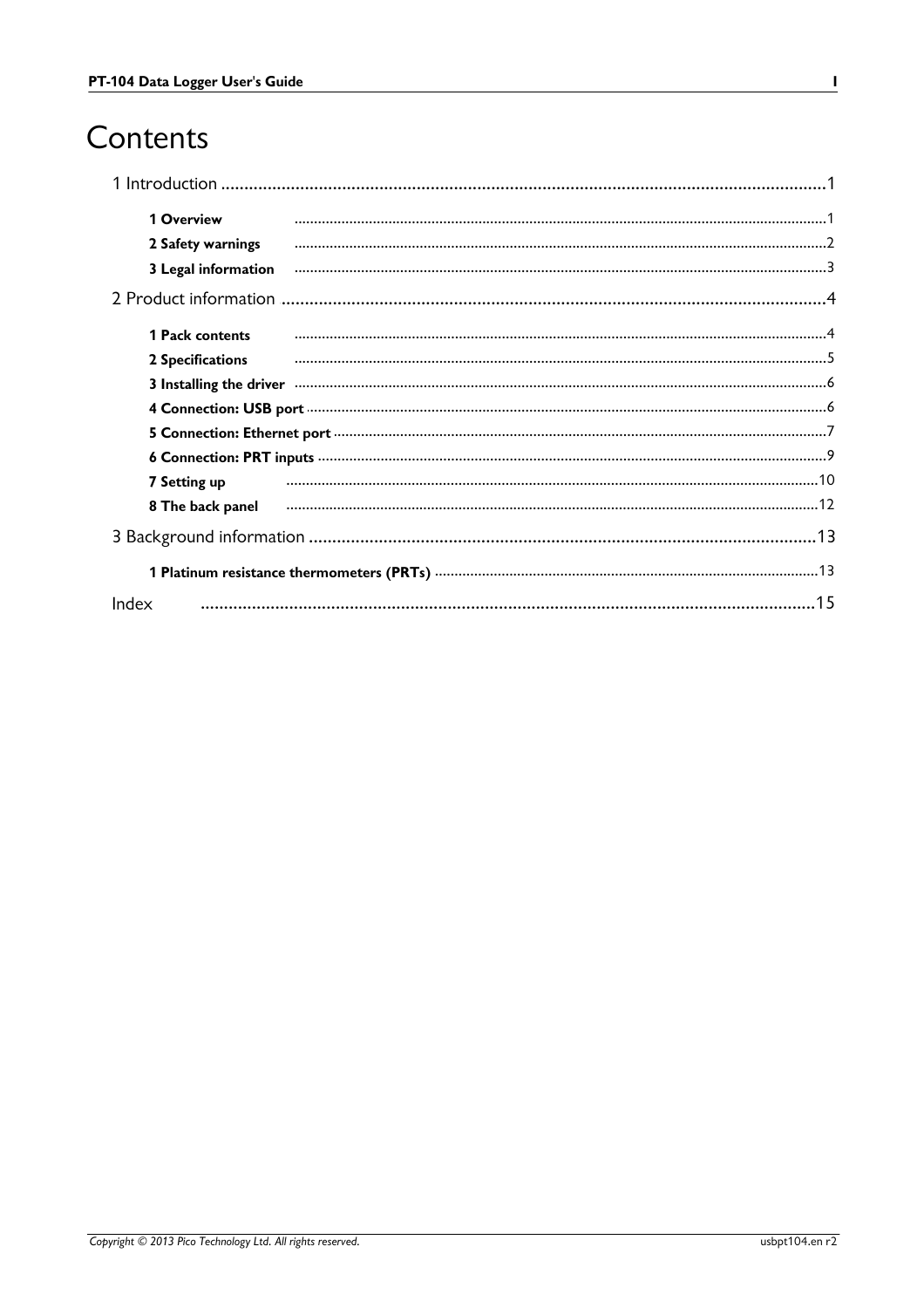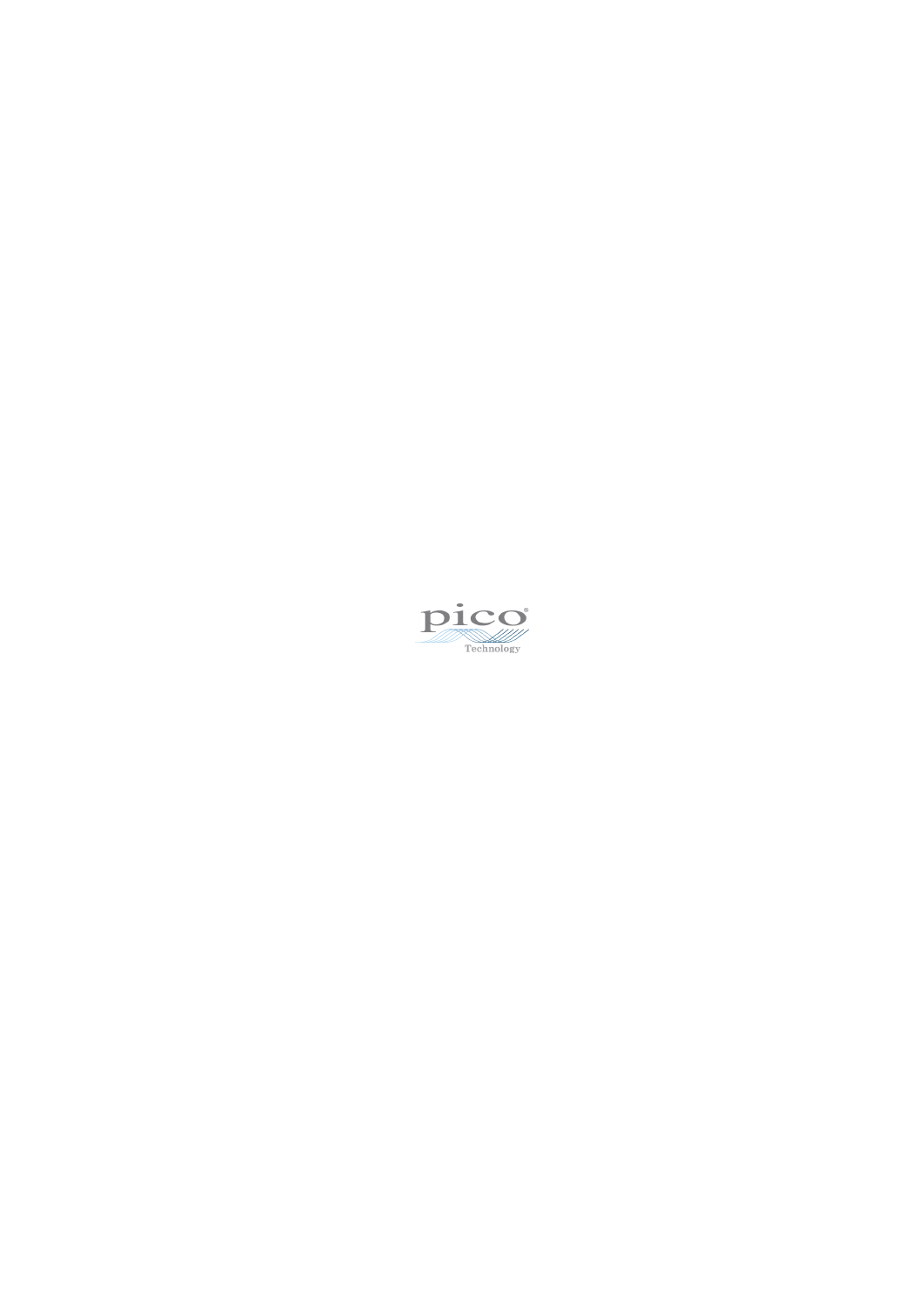# <span id="page-4-0"></span>1 Introduction

### 1.1 Overview

The PT-104 Data Logger is a four-channel, high-resolution temperature converter for use with PT100 and PT1000 type platinum resistance [thermometers](#page-16-0) (PRTs). It can be used to measure temperature, resistance and voltage.

In PT100, PT1000 and resistance modes, the unit can use a two, three or four-wire circuit. Four-wire measurement gives the greatest accuracy.

In voltage mode, the input connector can be treated as a [differential](#page-12-1) input with ground, or as two [single-ended](#page-12-2) inputs.

#### **Programmer's Guide**

All the software that you need for everyday use of the PT-104 Data Logger is supplied with the unit. For more advanced applications, you can write your own software. Information on programming is published in a separate guide:

PT-104 Data Logger Programmer's Guide (usbpt104pg.en.pdf)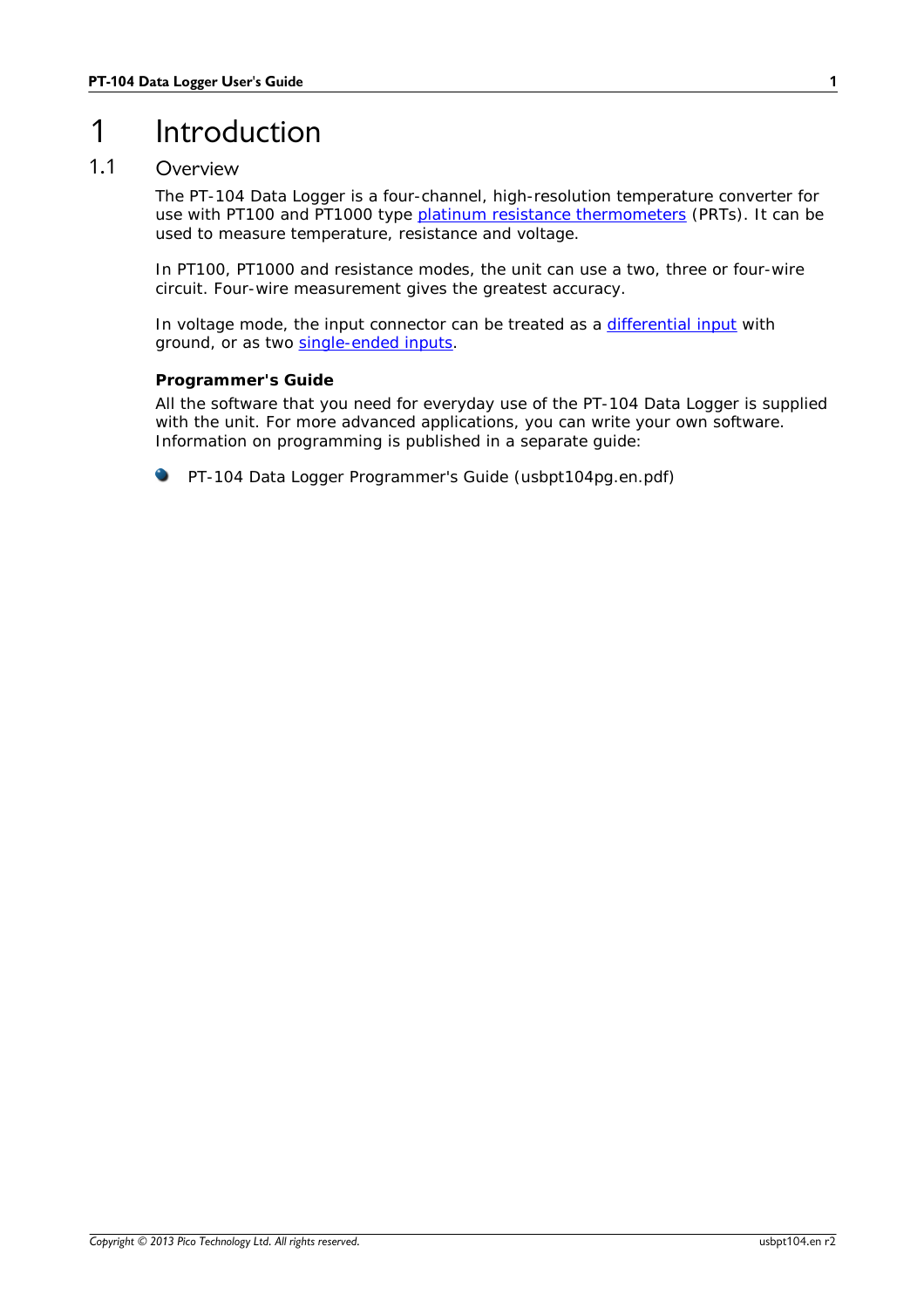#### <span id="page-5-0"></span>1.2 Safety warnings



We strongly recommend that you read the general safety information below before using your product for the first time. If the equipment is not used in the manner specified then the protection provided may be impaired. This could result in damage to your computer and injury to yourself and others.

**DO NOT exceed the maximum input range.** The PT-104 Data Logger is designed to measure voltages in the range 0 to  $+2.5$  V. Any voltages in excess of  $\pm 30$  V may cause permanent damage to the unit.

**DO NOT use in contact with mains (line) voltages.** This product is not designed for use on circuits carrying mains voltages. Take great care when measuring temperatures near mains (line-powered) equipment. If in doubt, use a meter to check that there is no hazardous AC or DC voltage on the equipment. If a sensor is accidentally connected to a mains voltage, you risk damage to the converter and your computer, and your computer chassis may become live resulting in injury to yourself and others.

**DO NOT exceed the maximum input voltage range of the device.** Incorrect configuration or use of the device to measure voltages outside this range can be hazardous.

**DO NOT rely upon the product's ground connection as a protective safety earth.** If there is any possibility of contact with hazardous voltages, the equipment under test must be safely earthed.

**DO NOT attempt to repair the unit.** The unit contains no user-serviceable parts. Repair or calibration of the unit requires specialised test equipment and must be performed by Pico Technology or its authorised distributors.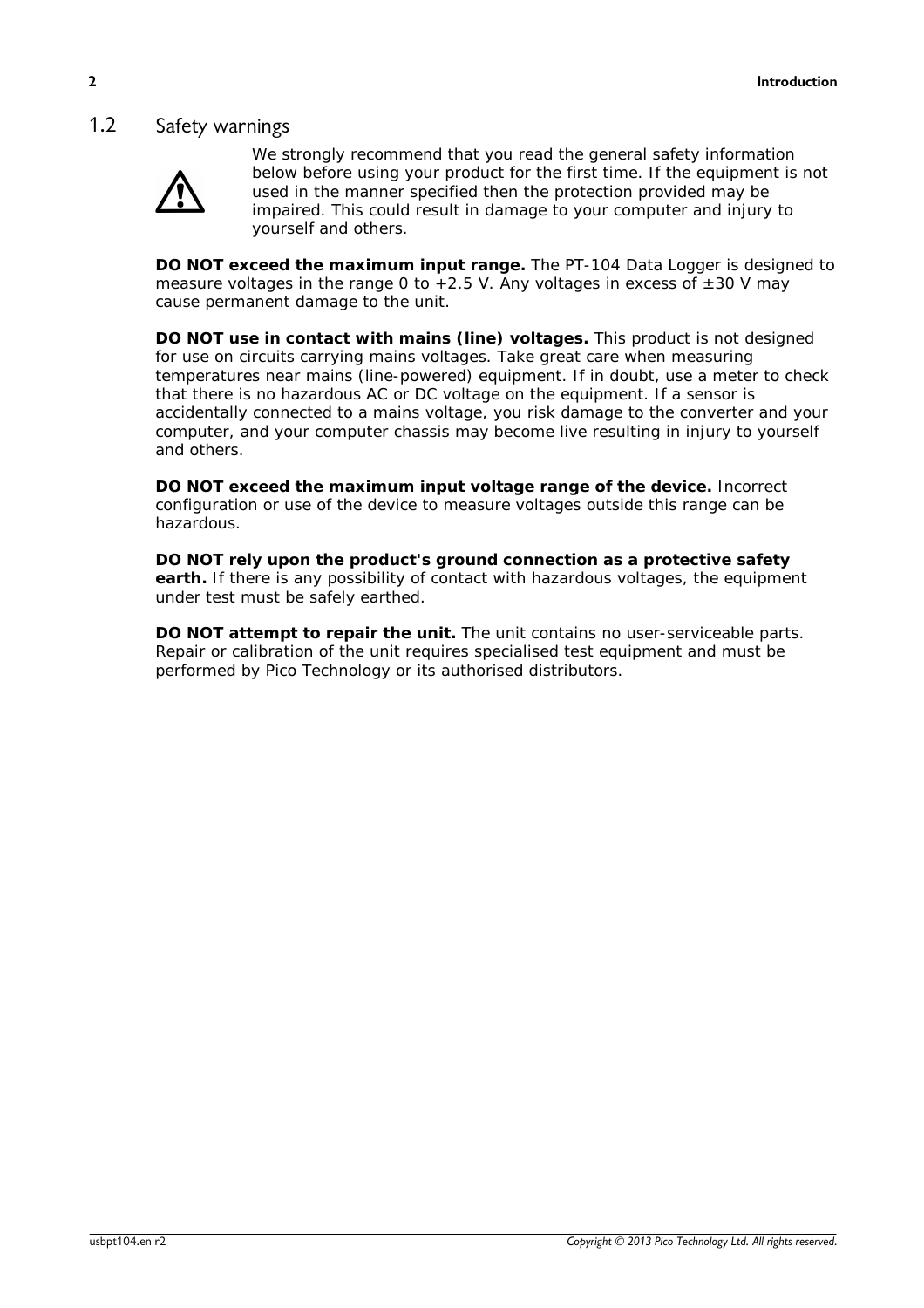#### <span id="page-6-0"></span>1.3 Legal information

The material contained in this release is licensed, not sold. Pico Technology grants a licence to the person who installs this software, subject to the conditions listed below.

**Access.** The licensee agrees to allow access to this software only to persons who have been informed of these conditions and agree to abide by them.

**Usage.** The software in this release is for use only with Pico products or with data collected using Pico products.

**Copyright.** Pico Technology Limited claims the copyright of, and retains the rights to, all material (software, documents etc.) contained in this release. You may copy and distribute the entire release in its original state, but must not copy individual items within the release other than for backup purposes.

**Liability.** Pico Technology and its agents shall not be liable for any loss, damage or injury, howsoever caused, related to the use of Pico Technology equipment or software, unless excluded by statute.

**Fitness for purpose.** No two applications are the same: Pico Technology cannot guarantee that its equipment or software is suitable for a given application. It is your responsibility, therefore, to ensure that the product is suitable for your application.

**Mission-critical applications.** This software is intended for use on a computer that may be running other software products. For this reason, one of the conditions of the license is that it excludes usage in mission-critical applications, for example life support systems.

**Viruses.** This software was continuously monitored for viruses during production. However, you are responsible for virus-checking the software once it is installed.

**Support.** If you are dissatisfied with the performance of this software, please contact our technical support staff, who will try to fix the problem within a reasonable time. If you are still dissatisfied, please return the product and software to your supplier within 14 days of purchase for a full refund.

**Upgrades.** We provide upgrades, free of charge, from our web site at [www.picotech.com](http://www.picotech.com). We reserve the right to charge for updates or replacements sent out on physical media.

**Trademarks.** Pico Technology Limited, PicoScope and PicoLog, are trademarks of Pico Technology, registered in the United Kingdom and other countries. Windows XP, Windows Vista and Windows 7 are trademarks of Microsoft Corporation.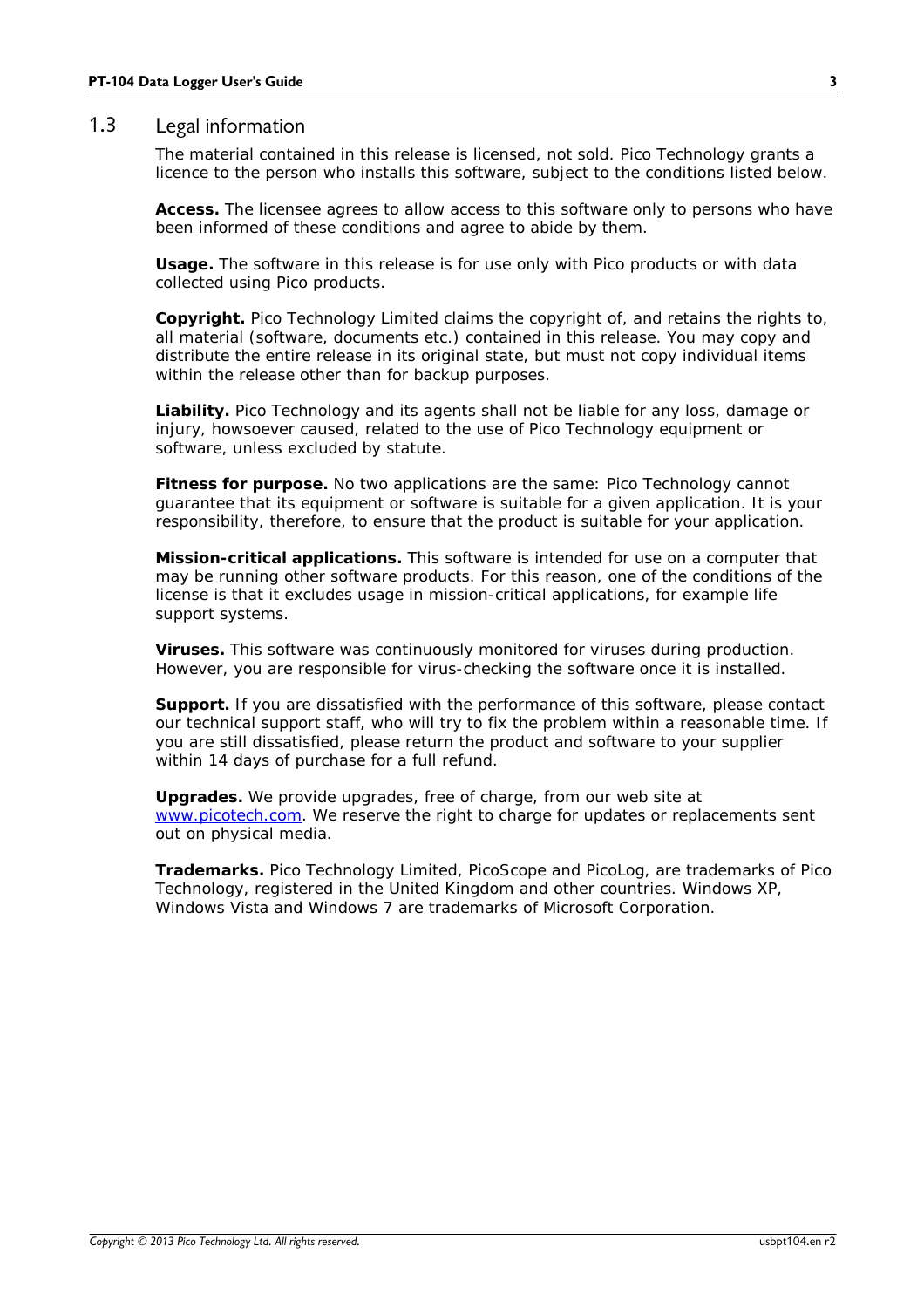# <span id="page-7-0"></span>Product information

# 2.1 Pack contents

Please check that your PT-104 pack (order code PP682) contains the following items:

| Quantity | Reorder code | Description               |
|----------|--------------|---------------------------|
|          | PP682        | PT-104 Data Logger        |
|          | DO112        | USB Installation Guide    |
|          | IMI106       | ∣USB lead                 |
|          | DI025        | Software and Reference CD |
|          | TA076        | Ethernet patch cable      |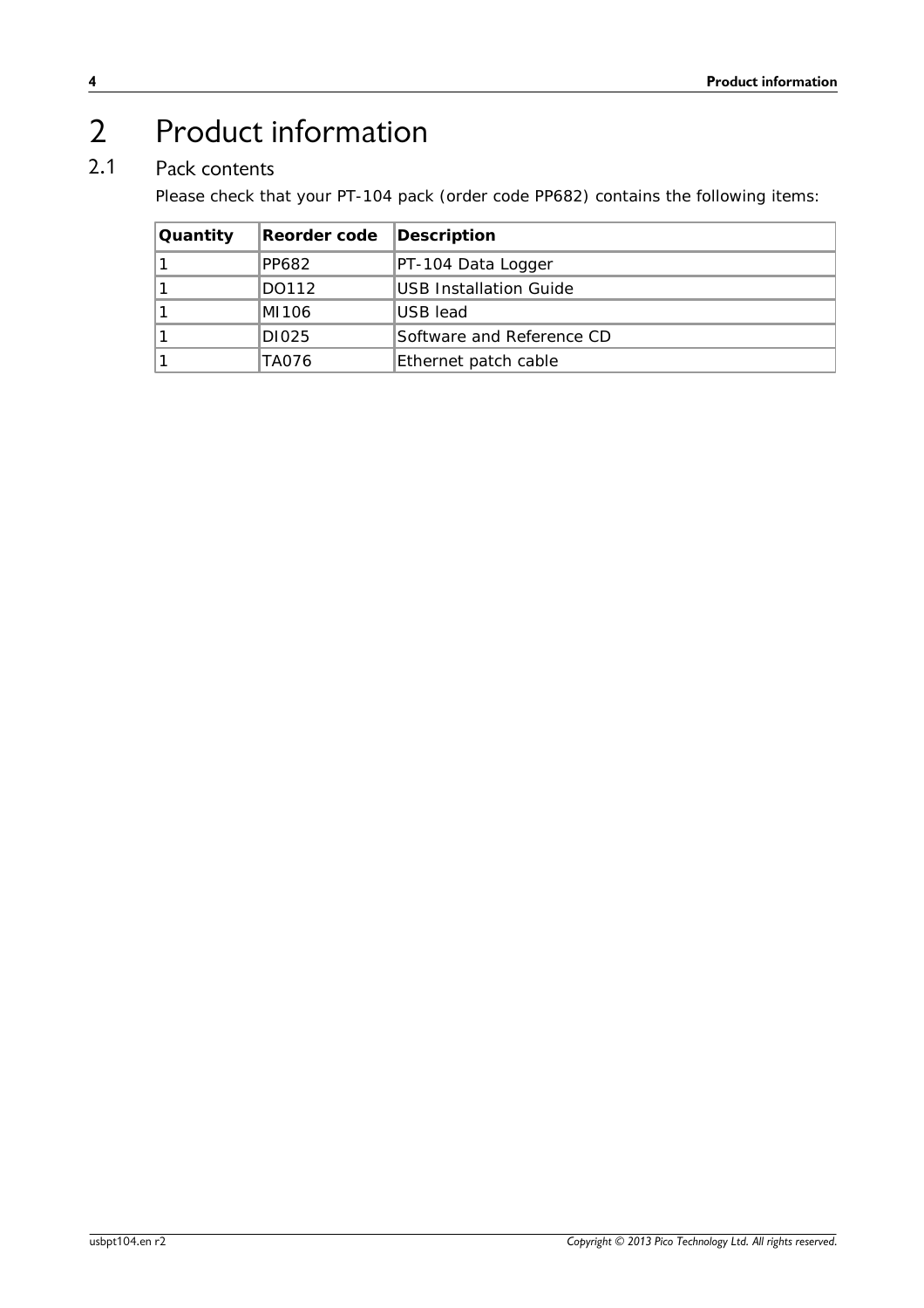### <span id="page-8-0"></span>2.2 Specifications

|                                       | Temperature                                                                                                                                | Resistance                       | Voltage                                  |
|---------------------------------------|--------------------------------------------------------------------------------------------------------------------------------------------|----------------------------------|------------------------------------------|
| Sensor                                | PT100*, PT1000                                                                                                                             | N/A                              | N/A                                      |
| Range                                 | -200 to +800 $^{\circ}$ C                                                                                                                  | 0 to 375 $\Omega^*$<br>0 to 10 k | 0 to 115 mV<br>0 to 2.5 $V^*$            |
| Linearity                             | 20 ppm                                                                                                                                     | 20 ppm                           | 20 ppm                                   |
| Accuracy @25°C                        | $0.01 °C*$                                                                                                                                 | 20 ppm*                          | $0.2\%$ (0 to 2.5 V)<br>2% (0 to 115 mV) |
| Temperature<br>coefficient            | 5 ppm/°C                                                                                                                                   | 5 ppm/°C                         | 100 ppm/°C                               |
| <b>RMS Noise</b><br>(using filter)    | 0.01 °C                                                                                                                                    | 10 ppm                           | 10 ppm                                   |
| Resolution                            | 0.001 °C                                                                                                                                   | $1 \mu\Omega$                    | $0.156 \mu V$                            |
| <b>Conversion Time</b><br>Per Channel |                                                                                                                                            | 720 ms                           |                                          |
| Number of inputs                      |                                                                                                                                            | 4                                |                                          |
| Connectors                            | 4-pin mini-DIN                                                                                                                             |                                  |                                          |
| Input impedance                       | $>> 1$ M $\Omega$                                                                                                                          |                                  |                                          |
| Overvoltage<br>protection             | ± 30 V                                                                                                                                     |                                  |                                          |
| Output                                | <b>USB or Ethernet</b>                                                                                                                     |                                  |                                          |
| Power                                 | Powered by USB or Ethernet:<br>USB 1.1: 5 V ±10% @ <100 mA<br>USB 2.0: 5 V ±10% @ <200 mA<br>Ethernet: 48 V ± 20% @ < 40 mA (< 2 W)        |                                  |                                          |
| Temperature<br>range                  | 20 °C to 30 °C for stated accuracy<br>0 °C to 70 °C operating<br>-20 to $+80$ °C storage                                                   |                                  |                                          |
| Humidity range                        | 20% to 90% RH non-condensing, operating<br>5% to 95% RH non-condensing, storage                                                            |                                  |                                          |
| Dimensions                            | W 135 x L 184 x H 36 mm<br>$(5.31 \times 7.24 \times 1.42 \text{ in})$                                                                     |                                  |                                          |
| Software                              | PicoLog data logging software.<br>Drivers for Windows XP SP3/Windows Vista/Windows 7/<br>Windows 8.<br>Examples for C/C++, Excel, LabVIEW. |                                  |                                          |
|                                       | Conforms to IEEE 802.3 10Base-T.<br>Compatible with 10/100/1000Base-T networks.<br>Conforms to IEEE 802.3af Power-over-Ethernet (PoE).     |                                  |                                          |
| Ethernet port                         |                                                                                                                                            |                                  |                                          |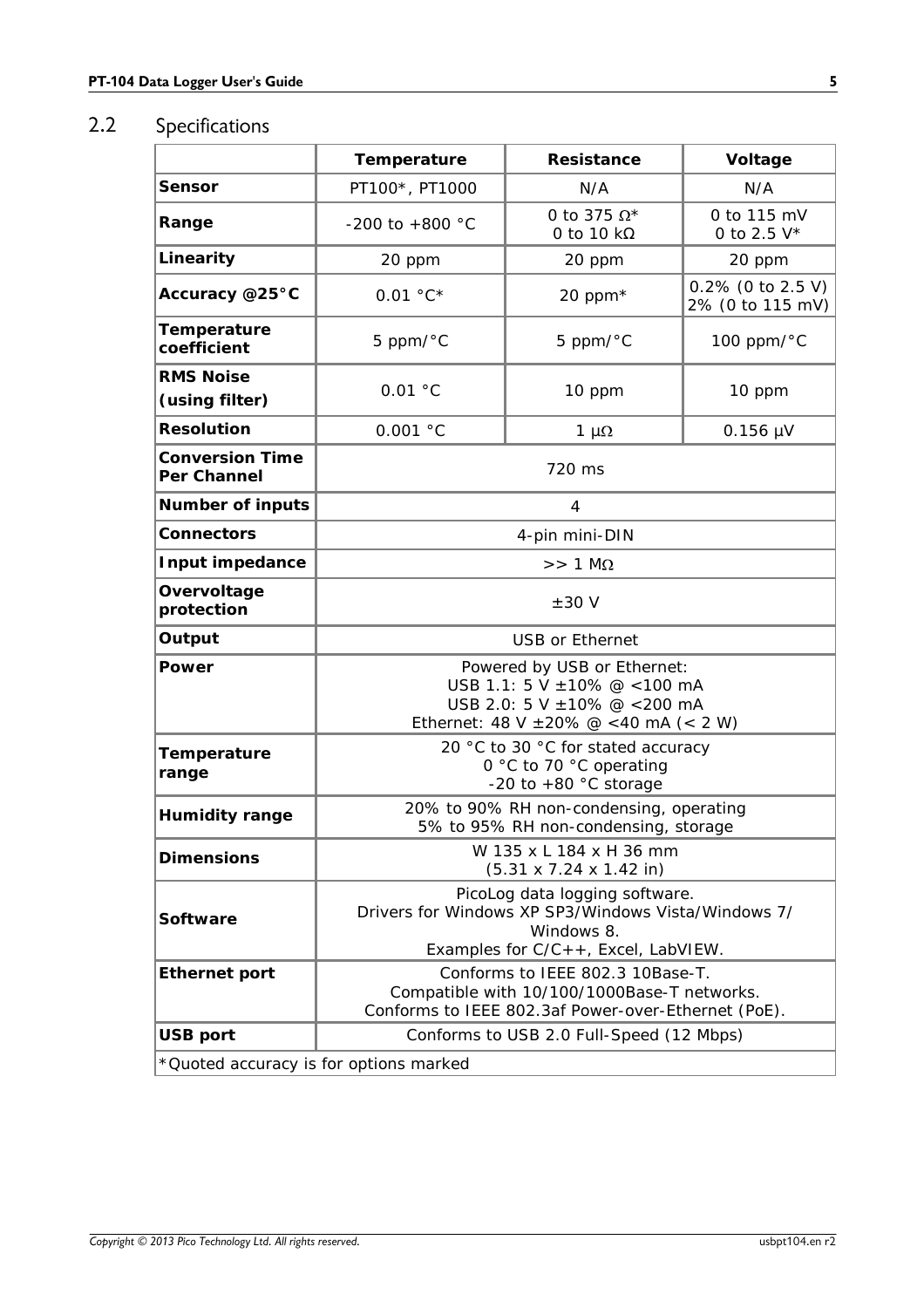#### <span id="page-9-0"></span>2.3 Installing the driver

The driver is installed automatically when you install the PicoLog software. Alternatively, you can download the driver from our website at [http://](http://www.picotech.com) [www.picotech.com](http://www.picotech.com).

#### <span id="page-9-1"></span>2.4 Connection: USB port

To use the PT-104 Data Logger, connect its USB port to a USB port on your computer using the cable provided.

The first time you connect the device, Windows will install the driver and then tell you that the device is ready for use. You can then run the PicoLog software to start making measurements.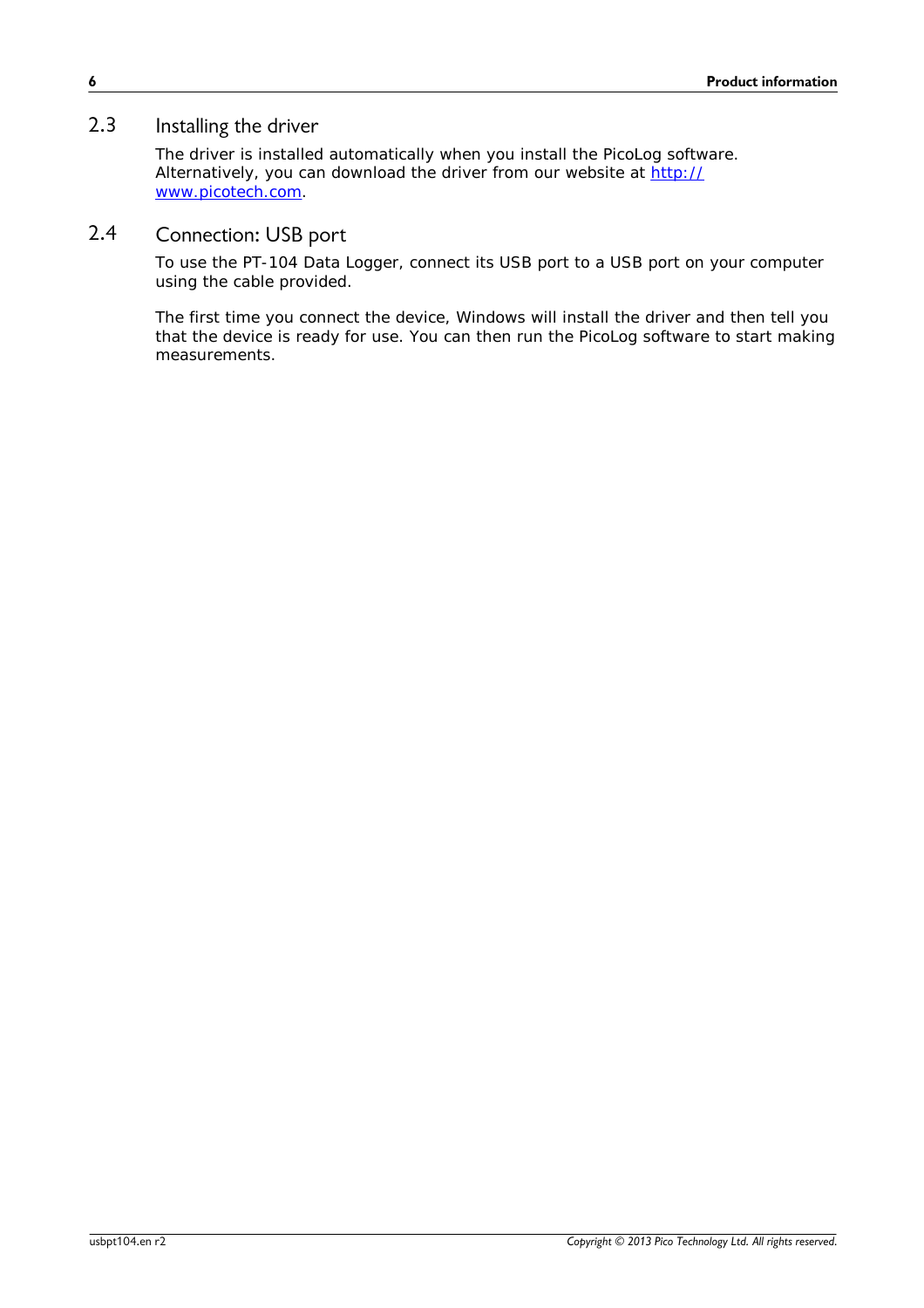#### <span id="page-10-0"></span>2.5 Connection: Ethernet port

#### **Setup utility**

Before connecting to the PT-104 Data Logger's Ethernet port, you must first configure the Ethernet settings. Proceed as follows:

- 1. Connect the unit to your computer using the USB port.
- 2. Run the *Ethernet Settings* utility. There is a shortcut to this utility in the *Pico Technology* program group under the Windows *Start* menu.
- 3. Set the *Device Types* control to "PT-104 (USB)".
- 4. The serial number of your device should appear in the device list. Click the device once to select it.
- 5. Set the *Enable Ethernet Settings* check box.
- 6. Enter the IP address and port that you wish to give the device. You may need to ask your network manager for an IP address that does not conflict with existing devices on the network.

| <b>Ethernet Settings</b>   |              |                          | ×       |
|----------------------------|--------------|--------------------------|---------|
| Serial                     | IP Address   | <b>Listening Port</b>    | Enabled |
| TST00/006                  | 192.168.1.70 | 6554                     | Yes     |
| □ Enable Ethernet Settings |              |                          |         |
| Device Operations          |              |                          |         |
| IP Address:                | 192.168.1.70 |                          |         |
| Listening Port:            | 6554         |                          |         |
| Device Types:              | PT-104 (USB) | $\overline{\phantom{a}}$ |         |
| Refresh                    | Save         | Close                    | Exit    |

- 7. Click *Save.*
- 8. You can now either continue to use the PT-104 Data Logger as a USB device, or unplug the USB cable and reconnect the device using its Ethernet port.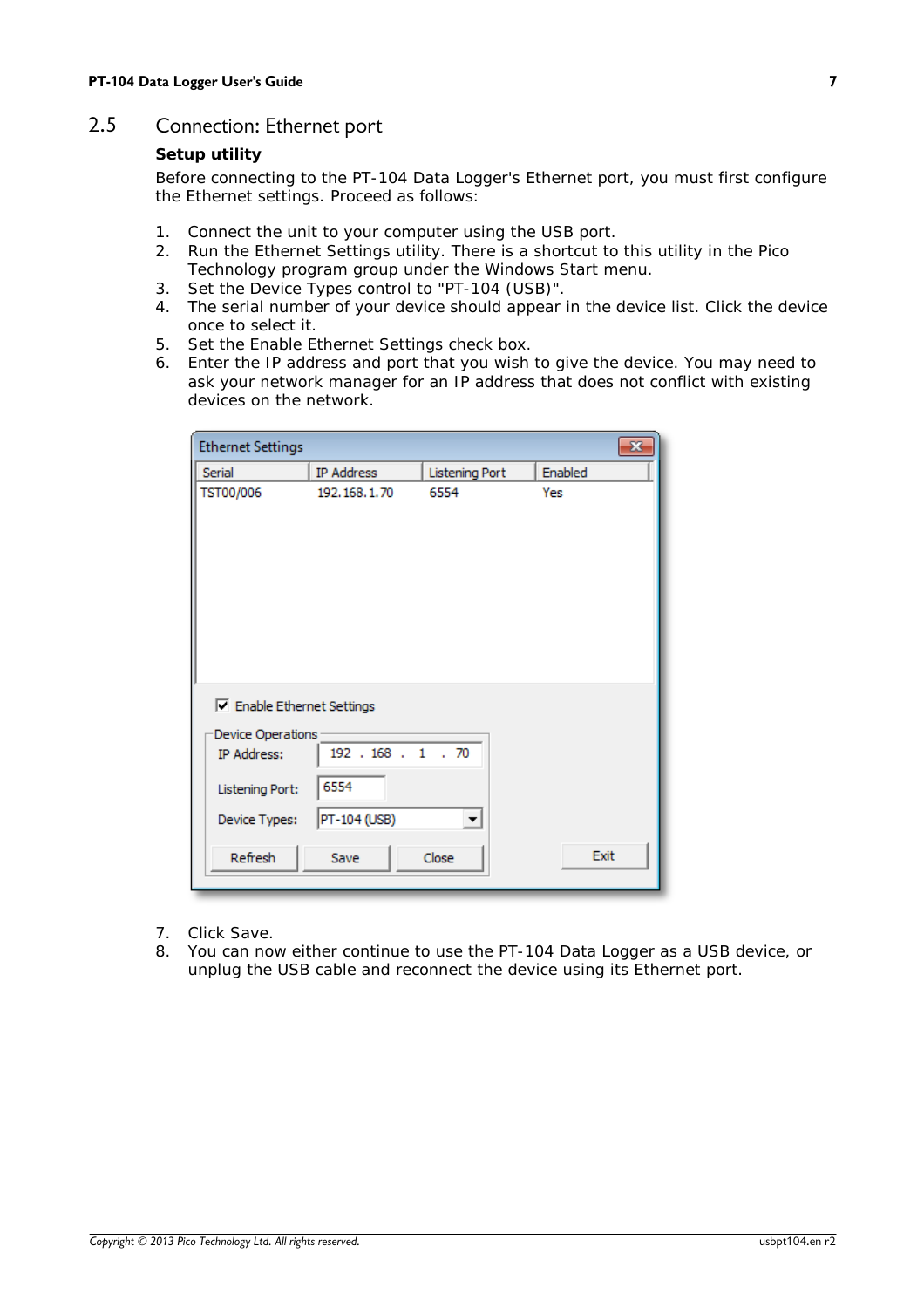#### **Power-saving tip**



If you wish to stop using the PT-104 Data Logger in Ethernet mode, you can use the *Ethernet Settings* utility to disable its Ethernet port. This reduces the power consumption of the device when used in USB mode.

#### **Ethernet and USB**



Do not use the PT-104 Data Logger in USB mode when it is being powered by Power-over-Ethernet (PoE). This could cause the unit to radiate electromagnetic energy outside the limits permitted by FCC and EU regulations, and could also cause it to produce spurious measurements. It will not, however, cause permanent damage to the unit.

#### **LAN connection**

To use the PT-104 Data Logger on a local-area network (LAN), connect it to your network switch or network router using the Ethernet cable provided.

#### **Direct connection**

You can also connect the PT-104 Data Logger directly to the network port on your computer. For this connection, you will need to use an Ethernet crossover cable (not supplied).

#### **Power over Ethernet (PoE)**

The PT-104 Data Logger can obtain its power from the Ethernet port as a Powered Device (PD) according to the PoE standard. To use this feature, you must connect the unit to Power Sourcing Equipment (PSE) such as a network switch, router or power injector that also supports the PoE standard. Any standard Ethernet cable up to 100 m (about 328 ft) in length can be used.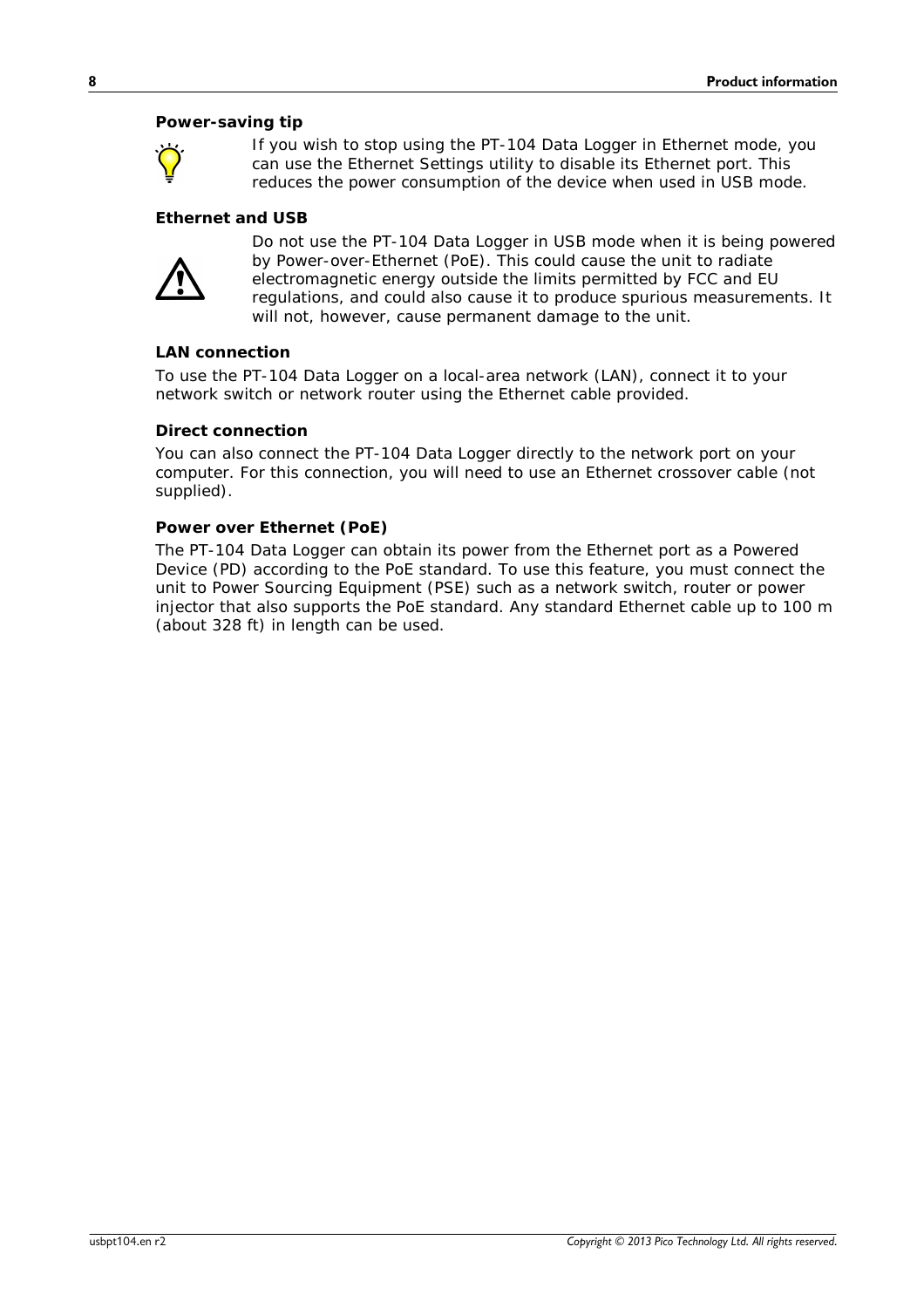#### <span id="page-12-0"></span>2.6 Connection: PRT inputs

The PT-104 Data Logger is compatible with PT100 and PT1000 type [platinum](#page-16-0) resistance [thermometers](#page-16-0) (PRTs). Connect each one of these devices to the unit as follows.

**Pin Connections to the PT-104 Data Logger Mini-DIN socket**



|                |        |                                           |                                                  | Pin PT100, PT1000 PT100, PT1000 PT100, PT1000 Differential voltage |
|----------------|--------|-------------------------------------------|--------------------------------------------------|--------------------------------------------------------------------|
|                |        | or Resistance or Resistance or Resistance |                                                  |                                                                    |
|                | 4-Wire | 3-Wire                                    | 2-Wire                                           |                                                                    |
| $\mathbf{1}$   | White  |                                           | Connect to pin 3 Connect to pin 3 Do not connect |                                                                    |
| 2              | Red    | Red                                       | Red                                              | v -                                                                |
| 3              | White  | White                                     | White                                            | $V +$                                                              |
| $\overline{4}$ | Red    | Red                                       | Connect to pin 2 Gnd                             |                                                                    |

#### <span id="page-12-2"></span>**Single-ended voltage connection**

Single-ended mode allows you to double the number of channels from 4 to 8. It is supported by the driver, so you can use it in your own applications. It is not, however, supported by the PicoLog software.

| Connector | Channel        | Pin            |
|-----------|----------------|----------------|
|           |                | 3              |
|           | 5              | $\overline{2}$ |
|           | $\overline{2}$ | 3              |
| 2         | 6              | 2              |
| 3         | 3              | 3              |
|           |                | 2              |
|           |                | 3              |
|           |                | 2              |

#### <span id="page-12-1"></span>**Note on Differential Voltage Mode**

The maximum input voltage range of the PT-104 Data Logger is 2.5 V. Any voltage in excess of  $\pm 30$  V on any input pin may cause permanent damage to the unit.

In Differential Voltage Mode, the input connector should be treated as a differential input with reference to ground. Both inputs  $(V+$  and  $V-$ ) must be zero volts or above (it does not matter which input has the higher voltage) and must remain within the input range. A ground reference connection is also required for correct operation. The ground connection of each mini-DIN socket consists of a 100  $\Omega$  resistor to mains earth/ground through the USB cable outer braiding and the PC chassis.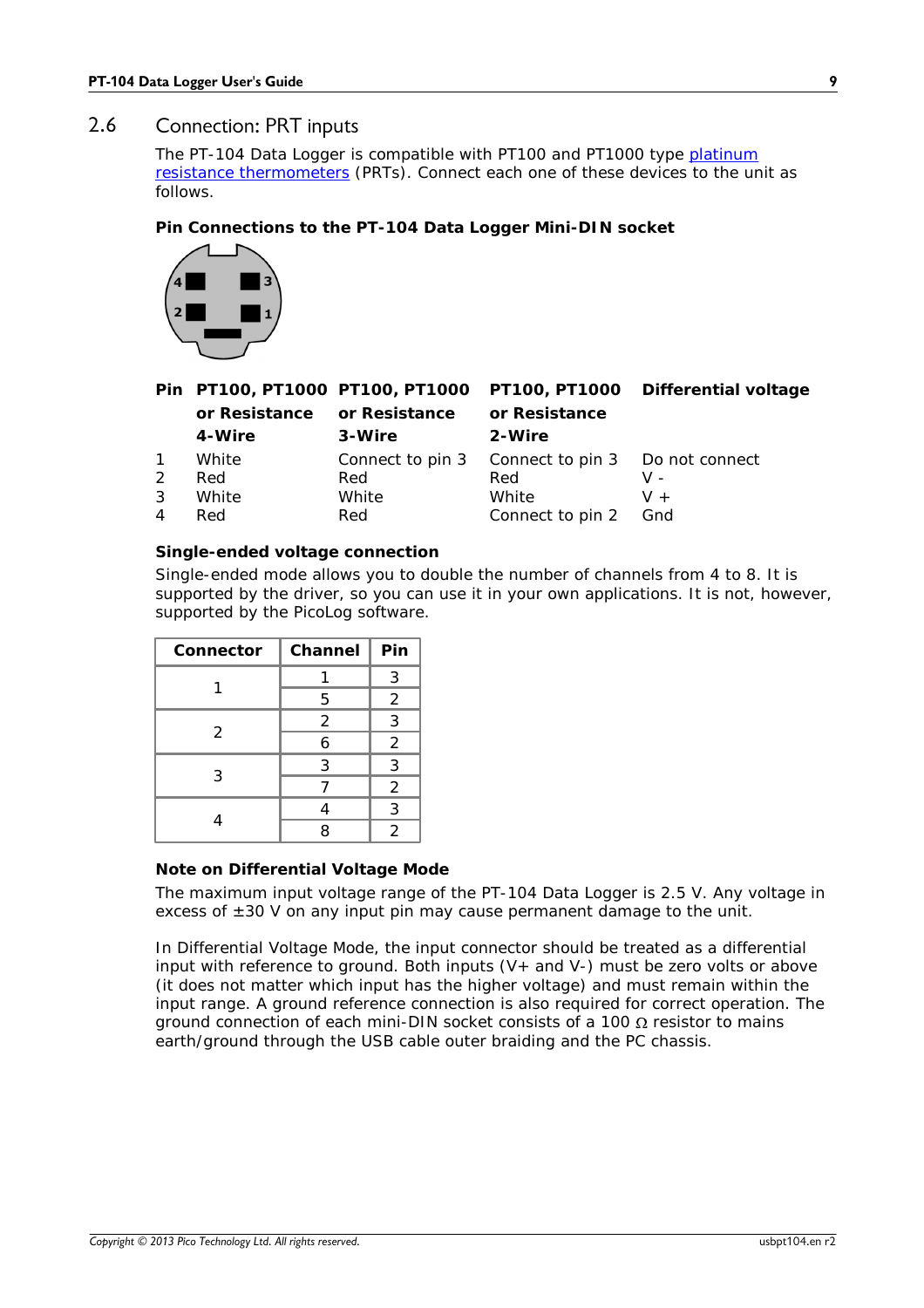#### <span id="page-13-0"></span>2.7 Setting up

Set up the PT-104 Data Logger as follows:

1. From the **File** menu in **the PicoLog software Recorder**, select **New settings.** The **Recording** dialog box appears:

| Recording               |                      |
|-------------------------|----------------------|
| Recording method        | Real time continuous |
| Action at end of run    | Stop                 |
| Restart delay           | 1<br>Minutes         |
| Use multiple converters |                      |
| ΟK                      | Cancel<br>Help       |

2. Click **OK**. The **Sampling Rate** dialog box appears:

| <b>Sampling Rate</b>   |                     |                                                      | ж      |
|------------------------|---------------------|------------------------------------------------------|--------|
| Sampling interval      | 11                  | Seconds                                              | OΚ     |
| Stop after<br>G        | 500                 | Samples                                              | Cancel |
| с                      | 100                 | $\frac{2}{\sqrt{2}}$ Seconds<br>$\vert \nabla \vert$ | Help   |
| Readings per<br>sample | As many as possible |                                                      |        |

- 3. Click **OK**. The **Converter details** dialog box appears.
- 4. From the **Converter type** drop-down list, select either **PT-104 (USB)** or **PT-104 (Ethernet)**. The dialog box will then show the converter list, as in the following examples:

| Converter details                                                          | $-23$                    | Converter details                                                                                                                                                                        | $\mathbf{x}$  |
|----------------------------------------------------------------------------|--------------------------|------------------------------------------------------------------------------------------------------------------------------------------------------------------------------------------|---------------|
| PT-104 (USB)<br>Converter type<br>▼                                        | $\sqrt{2}$ ok $\sqrt{2}$ | PT-104 (Ethernet)<br>$\overline{ }$<br>Converter type                                                                                                                                    | OK.           |
| Port<br>$\overline{\mathcal{N}}$                                           | Cancel                   | Port<br>$\overline{\mathcal{A}}$                                                                                                                                                         | Cancel        |
| <b>USB Devices</b><br><b>Serial</b><br>Device<br>TST00/006<br>PT-104 (USB) | Help                     | <b>Ethernet Devices</b><br>Serial<br>Device<br>∧<br>PT-104 (Ethernet)<br>TST00/003<br>PT-104 (Ethernet)<br>TST00/015<br>PT-104 (Ethernet)<br>TST00/012<br>PT-104 (Ethernet)<br>TST00/004 | Help          |
|                                                                            | <b>Status</b>            | PT-104 (Ethernet)<br>TST00/013<br>⋗<br>TIII                                                                                                                                              | <b>Status</b> |
| USB enumeration progress                                                   | Refresh                  | External IP address and listening port                                                                                                                                                   | Refresh       |
|                                                                            |                          | and the company<br>$\sim$                                                                                                                                                                |               |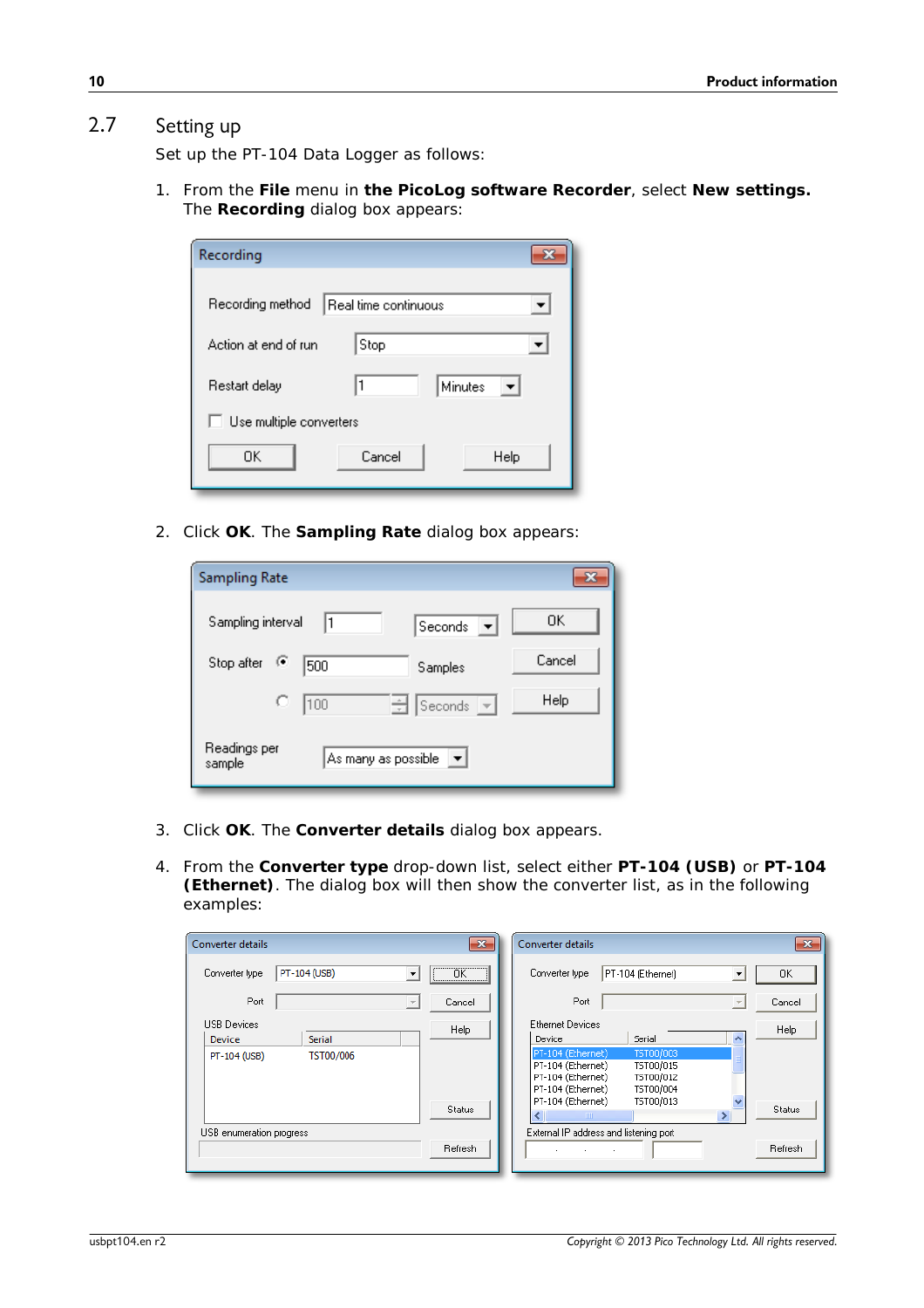5. **USB connection:** Select the device with the correct type and serial number, and click **OK**.

**Ethernet connection:** Any **PT-104 Data Logger** devices visible to your computer on your local network will appear in the list. Select the device with the correct type and IP address, and click **OK**. If your device does not appear in the list, type its IP address and port number in the boxes below the list.

When you click **OK**, the **PT-104 Data Logger channels** window will appear:

| PT-104 channels          |         |
|--------------------------|---------|
| <b>LISB</b><br>Port      | ΠK      |
| Ch1 unused<br>Ch2 unused |         |
| Ch3 unused               | Edit    |
| Ch4 unused               | Disable |
| -Mains frequency         | Help    |
| $\times$ 50Hz<br>60Hz    |         |
|                          |         |

6. In the **PT-104 Data Logger channels** window, double-click on **Ch1 unused**. The **Edit PT-104 Data Logger Channel** dialog box appears:

| Edit PT104 Channel   |                           | × |
|----------------------|---------------------------|---|
| Name                 | Channel 1                 |   |
| Data type            | Pt100<br>▼                |   |
| Circuit              | Four wire<br>▼            |   |
| <b>Filter Enable</b> |                           |   |
| <u></u><br><u>\</u>  | Cancel<br>Help<br>Options |   |

- 7. Type in a name for the channel, if required.
- 8. Select the data type required i.e temperature, resistance or voltage.
- 9. Select circuit for PT100, PT1000 and Resistance data types only.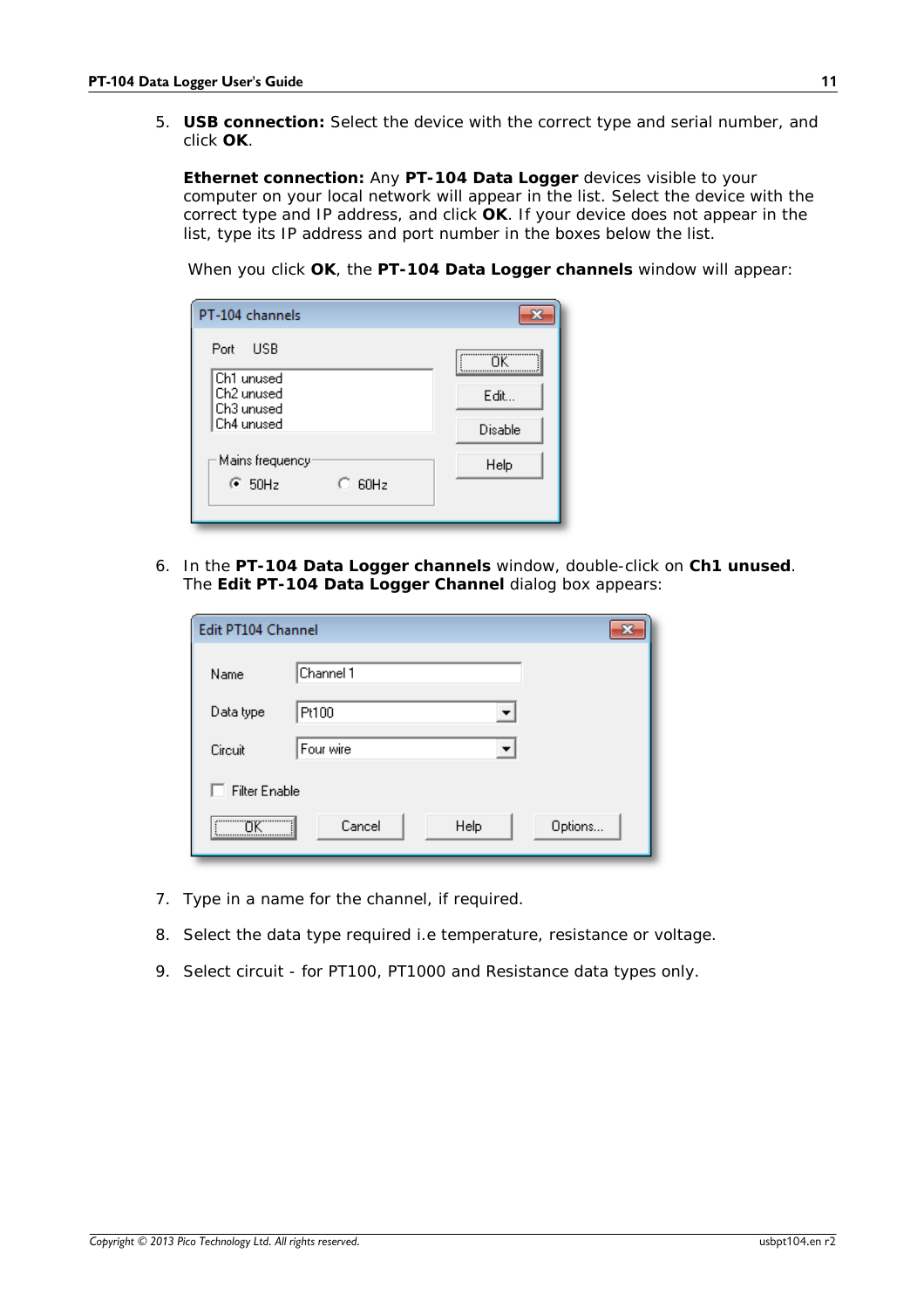10. Now click **OK**. Readings from the PT-104 Data Logger should appear in the monitor window:



<span id="page-15-0"></span>2.8 The back panel



- A: [Ethernet](#page-10-0) port
- B: [USB](#page-9-1) port
- C: Ethernet Data indicator Flashes to indicate Ethernet data transfer.
- D: Ethernet Link indicator On when Ethernet port connected to an active device.
- E: Power/Status indicator On when power is applied. Flashes to indicate conversion in progress.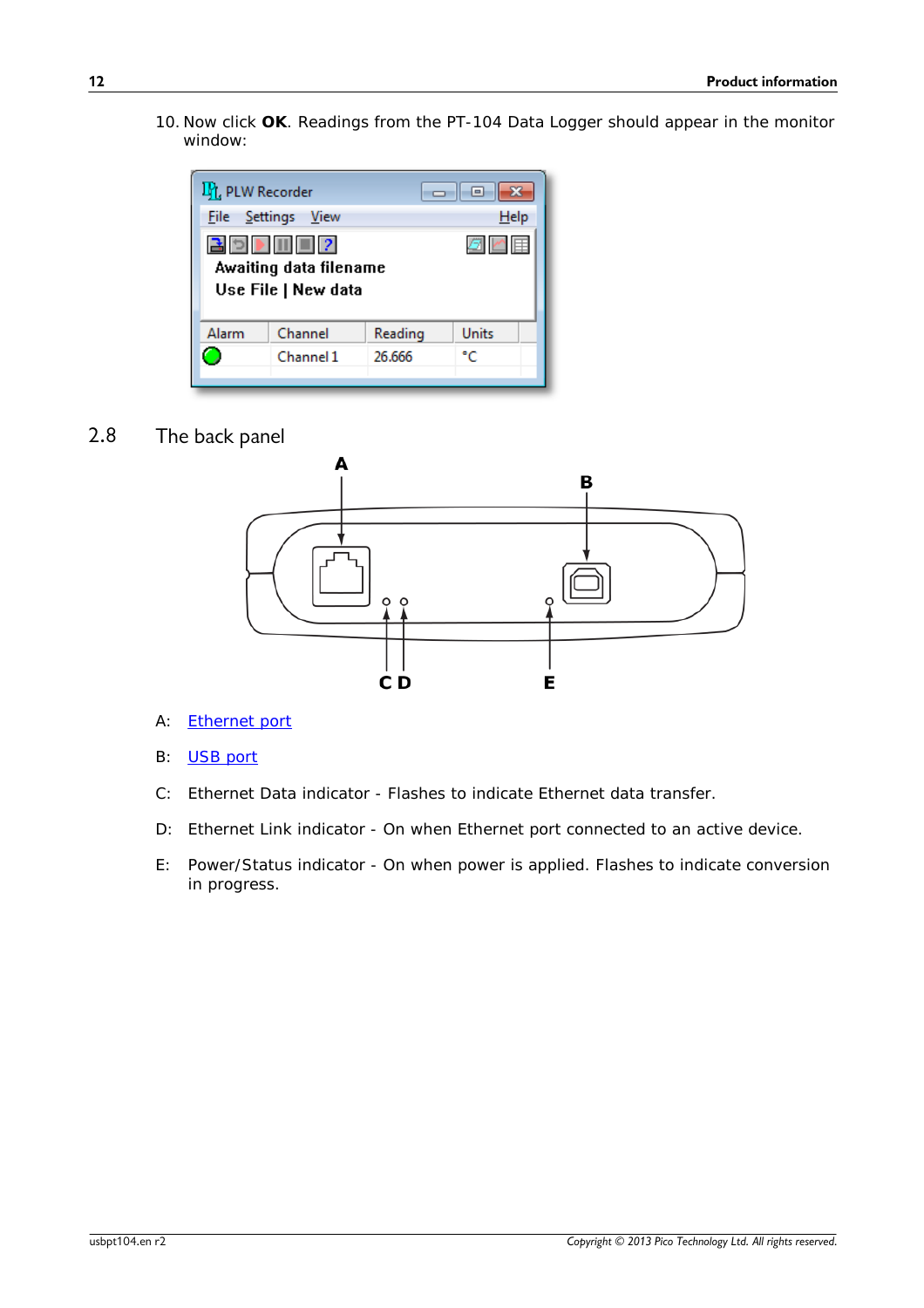# <span id="page-16-0"></span>3 Background information

#### 3.1 Platinum resistance thermometers (PRTs)

PRTs (Platinum Resistance Thermometers) offer excellent accuracy over a wide temperature range (from -200 °C to 850 °C). Sensors are interchangeable between different manufacturers, and are available in various accuracy ratings in packages to suit most applications. Unlike thermocouples, it is not necessary to use special cables to connect to the sensor.

The principle of operation is to measure the resistance of a platinum element. The

most common type (PT100) has a resistance of 100  $\Omega$  at 0 °C and 138.4  $\Omega$  at 100 °C.<br>The relationship between temperature and resistance is approximately linear over a small temperature range. For example, if you assume that it is linear over the 0 °C to 100 °C range, the error at 50 °C is 0.4 °C. For precision measurement, it is necessary to linearise the resistance to give an accurate temperature. The most recent definition of the relationship between resistance and temperature is International Temperature Standard 90 (ITS-90). This linearisation is done automatically with software.

The linearisation equation is:

$$
R_t = R_0 (1 + A \cdot t + B \cdot t^2 + C \cdot (t \cdot 100) \cdot t^3)
$$

$$
A = 3.9083 \times 10^{-3}
$$

- $B = -5.775 \times 10^{-7}$
- $C = (below 0°C) -4.183 \times 10^{-12}$ 
	- (above 0°C) 0

For a PT100 sensor, a 1 °C temperature change will cause a 0.384  $\Omega$  change in resistance, so even a small error in measurement of the resistance (for example, the resistance of the wires leading to the sensor) can cause a large error in the measurement of the temperature. For precision work, sensors have four wires - two to carry the sense current, and two to measure the voltage across the sensor element. It is also possible to obtain three-wire sensors, although these operate on the (not necessarily valid) assumption that the resistance of each of the three wires is the same.

The current through the sensor will cause some heating. For example, a sense current of 245 µA through a 100  $\Omega$  resistor generates 6 µW of heat. If the sensor element is unable to dissipate this heat, it reports an artificially high temperature. This effect can be reduced by either using a large sensor element, or by making sure that it is in good thermal contact with its environment.

Using a 1 mA sense current gives a signal of only 100 mV. Because the change in resistance for a degree Celsius is very small, even a small error in the measurement of the voltage across the sensor produces a large error in the temperature measurement. For example, a 100 µV voltage measurement error would give a 0.4 °C error in the temperature reading. Similarly, a 1 µA error in the sense current would give a 0.4 °C temperature error.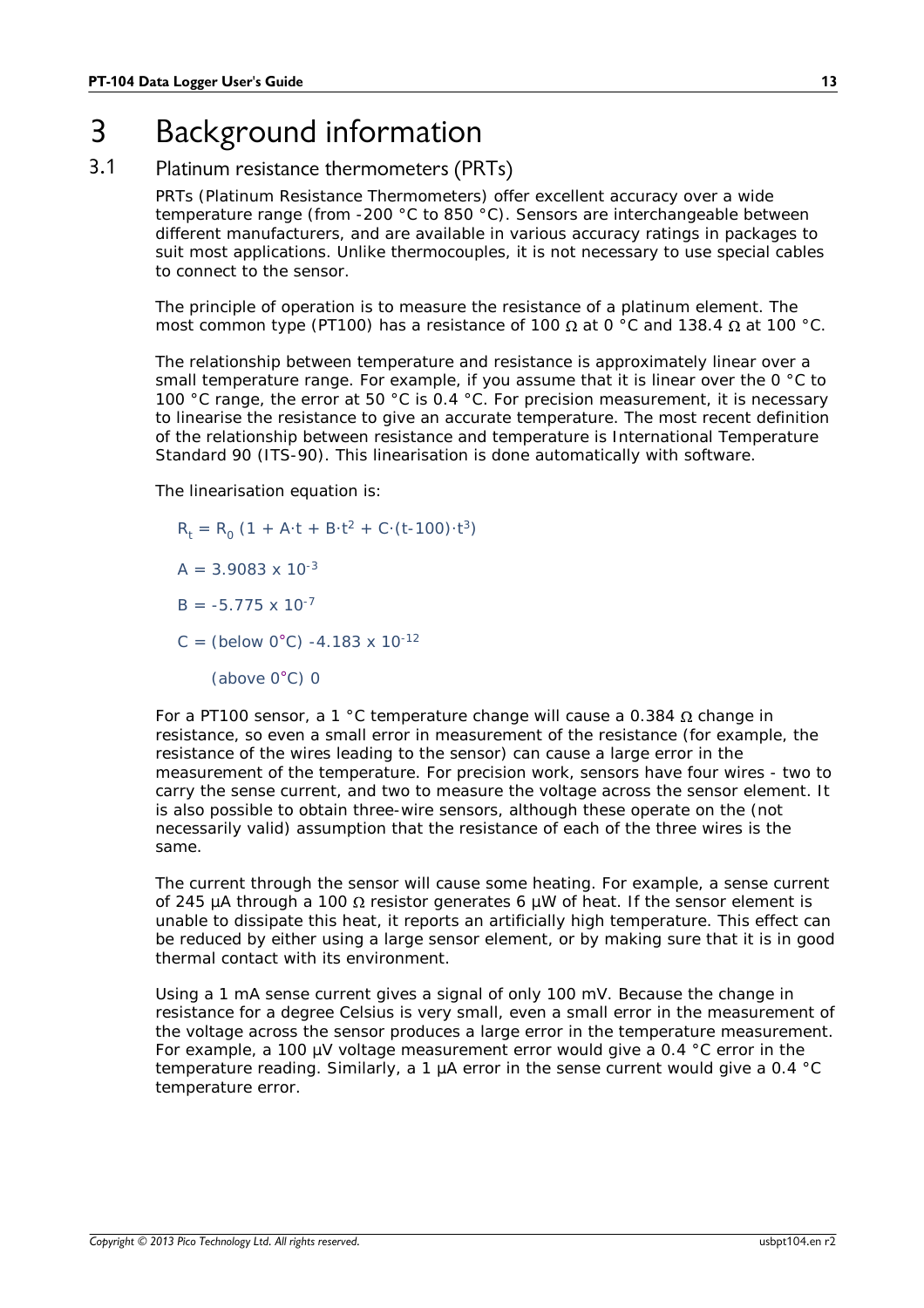Because of the low signal levels, it is important to keep any cables away from electric cables, motors, switchgear and other devices that may emit electrical noise. Using screened cable, with the screen grounded at one end, may help to reduce interference. When using long cables, it is necessary to check that the measuring equipment is capable of handling the resistance of the cables. Most equipment can cope with up to 100  $\Omega$  per core.

The type of probe and cable should be chosen carefully to suit the application. The main issues are the temperature range and exposure to fluids (corrosive or conductive) or metals. Clearly, normal solder junctions on cables should not be used at temperatures above about 170 °C.<br>Sensor manufacturers offer a wide range of sensors that comply with BS1904 class B

(DIN 43760). These sensors offer an accuracy of  $\pm 0.3$  °C at 0 °C. For increased accuracy, you can use BS1904 class A ( $\pm$ 0.15 °C) or tenth-DIN sensors ( $\pm$ 0.03 °C). Companies like Isotech can provide standards with 0.001 °C accuracy. Please note that these accuracy specifications relate to the SENSOR ONLY. It is necessary to add on any error in the measuring system as well.

Related standards are IEC751 and JISC1604-1989. IEC751 also defines the colour coding for PRT sensor cables: the one or two wires attached to one end of the sensor are red, and the one or two wires at the other end are white.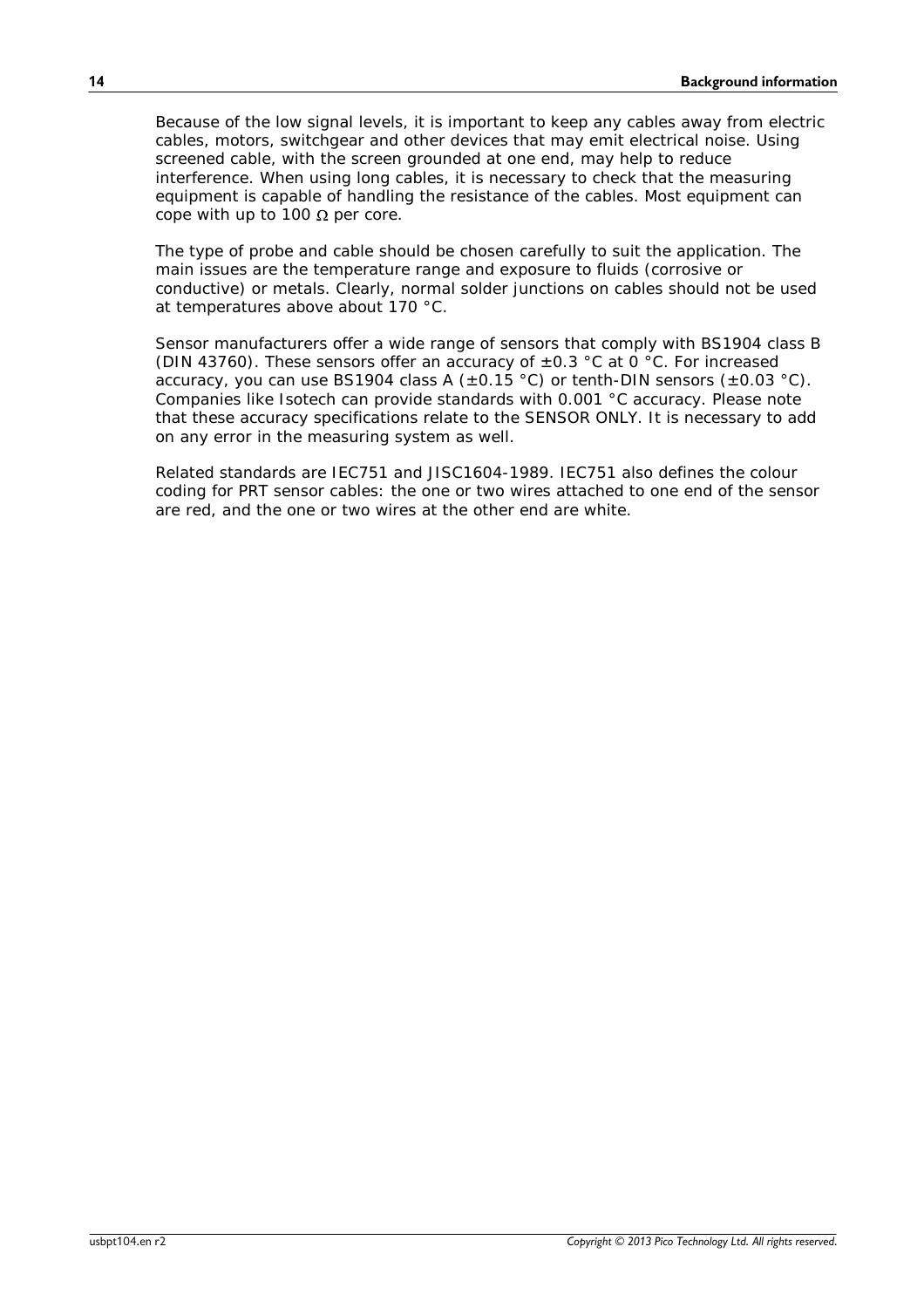# Index

# A

Access 3 Accuracy 5

# B<sub>a</sub>

Back panel 12

# C

Connection Ethernet 7 PRT<sub>s</sub> 9 USB 6 Connectors 5 Conversion time 5 Copyright 3

# D<sub>a</sub>

Dimensions 5

# E

Environmental conditions 5 Ethernet connection 7 indicators 12 port 12

# F<sub>rank</sub>

Fitness for purpose 3

# I

Indicators 12 Inputs impedance 5 number of 5 Installation 6

### L

LAN connection 7 Legal information 3 Liability 3 Linearity 5

# M

Mains voltages 2 Maximum input range 2 Mission-critical applications 3

# N

Noise, RMS 5

# O

Output 5 Overview 1 Overvoltage protection 5

# P<sub>p</sub>

```
Pack contents 4
Power indicator 12
Power-over-Ethernet (PoE) 7
PRT
   background information 13
   connection 9
```
# R

Range 5 Repairs 2 Resolution 5

# S

Safety warnings 2 Sensor 5 Setting up 10 Software 5 Specifications 5 Status indicator 12 Support 3

# T<sub>a</sub>

Temperature coefficient 5 Trademarks 3

# U

Upgrades 3 Usage 3 USB connection 6 port 12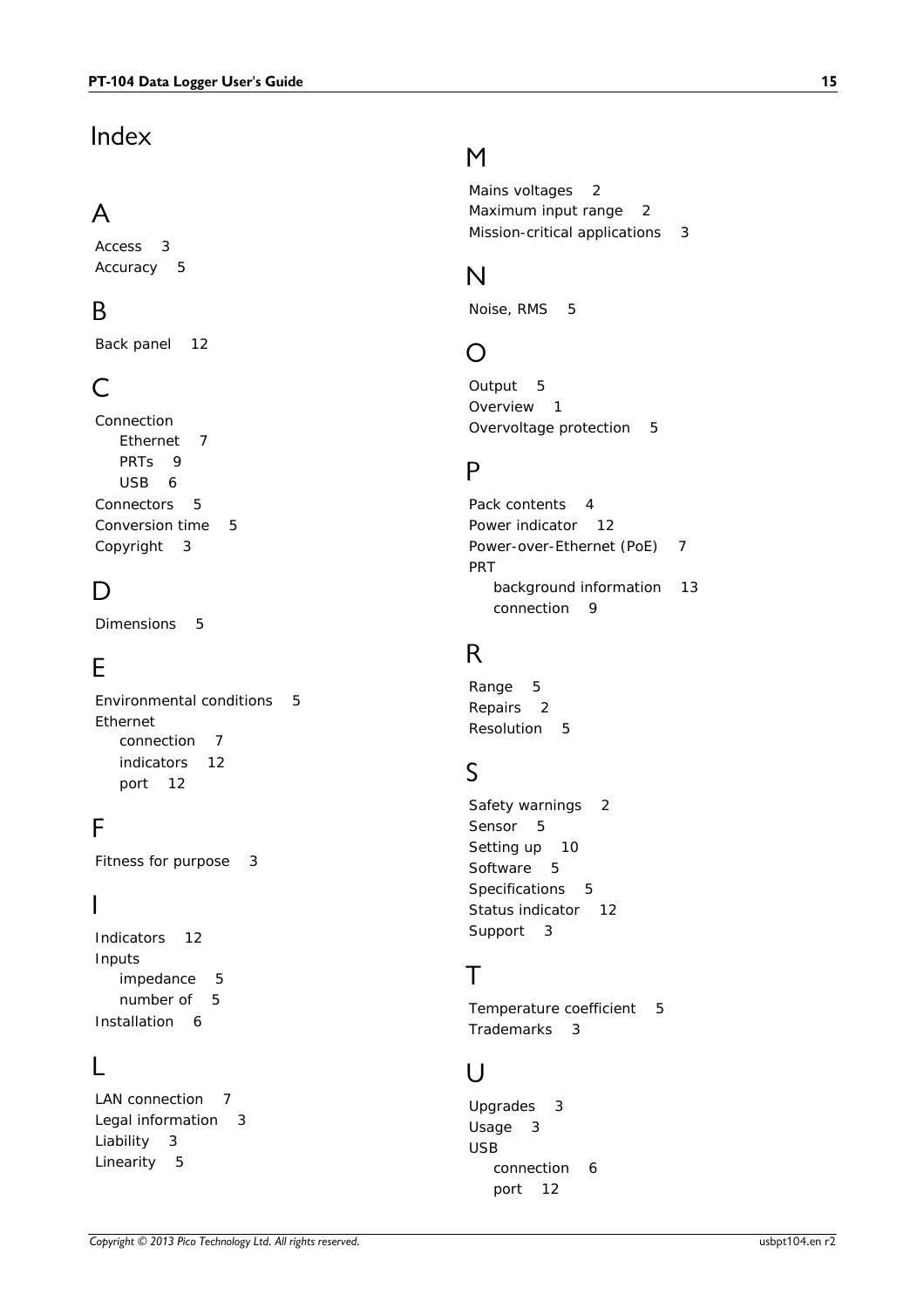# V

Viruses 3